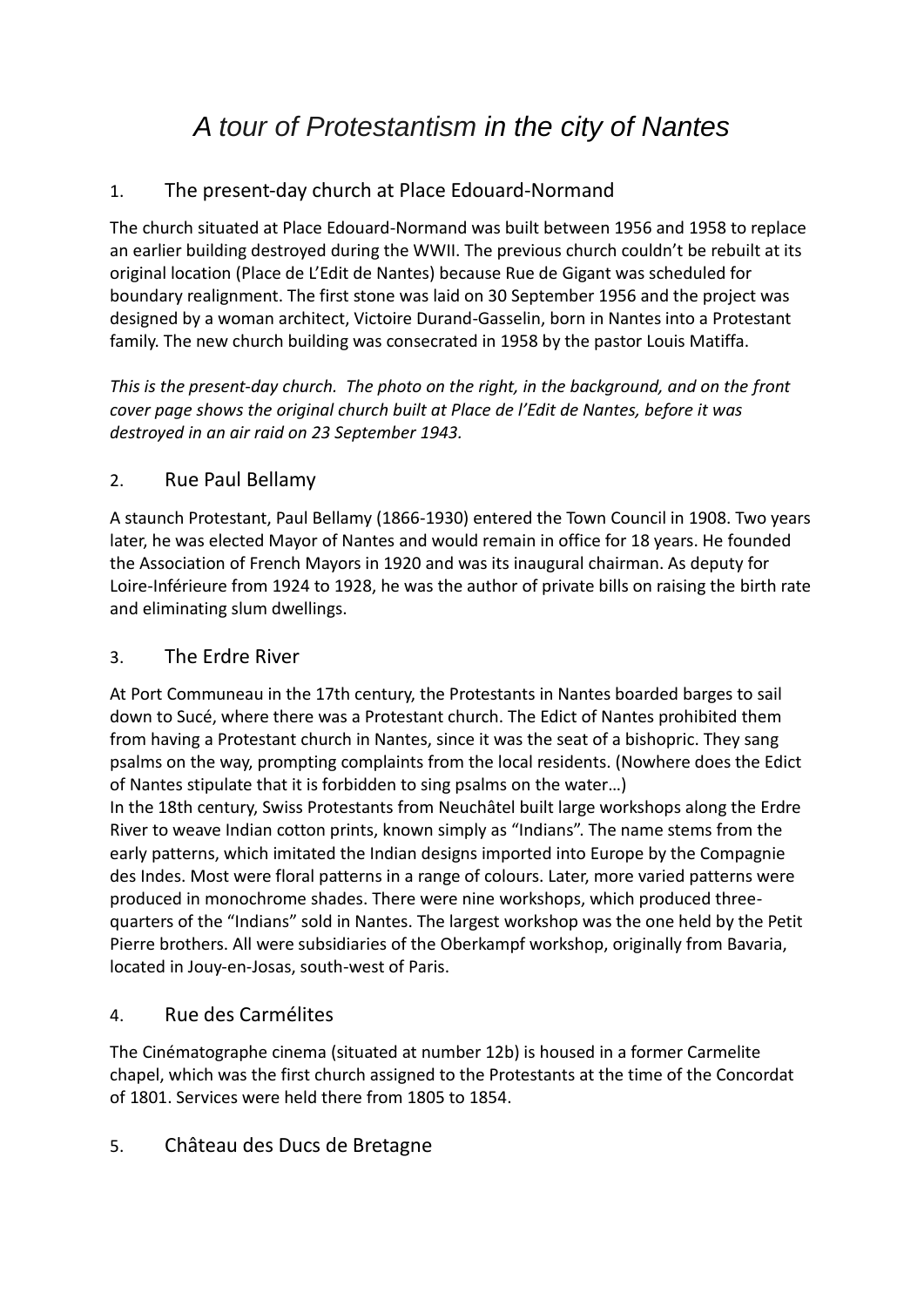On 15 April 1598, most likely at the Château des Ducs de Bretagne, Henri IV signed the famous "Perpetual and irrevocable Edict of Tolerance" granting Protestants freedom of religion. A plaque on the wall surrounding the Château commemorates the event.

# 6. Petite-Hollande

The name "Petite-Hollande" harks back to the time when Dutch merchants, the majority of whom were Protestant, established a community here, along an arm of the Loire river. They contributed to the prosperity of the port of Nantes in the 16th and 17th centuries. Most of them were originally from Rotterdam. When the Edict of Nantes was revoked in 1685, many either fled or helped the Protestants in the region flee to safe-haven countries such as the Channel Islands or the Netherlands.

## 7. Passage Pommeraye

The Passage Pommeraye takes its name from the notary who formed a shareholders' society to finance its construction. It was built between 1840 and 1843 by two architects, Jean-Baptiste Buron and Hippolyte Durand-Gasselin, both Protestants. The statues, which were crafted by Jean Debay, represent the spirits of the Fine Arts, the Sciences, Industry, Commerce, Agriculture, the Marine and the Four Seasons. The medallions by Guillaume Grootaers represent Du Guesclin, Olivier de Clisson, Général Dumoustier, Cassard, Abélard, Rabelais, Du Couedic and Rousseau de St-Aignan.

# 8. Cours Cambronne

General Cambronne was born in 1770 and grew up in Saint-Sébastien-sur-Loire. He enlisted in the army in 1792, fought in all the Napoleonic Wars and accompanied the Emperor to the Island of Elba. After returning with him in 1815, he commanded the guard at Waterloo on 18 June 1815. He was married to an English Protestant, Mary Osburn, and retired in Nantes. He was very popular with the people of Nantes and Saint-Sébastien, where he owned a property known as La Baugerie. He died in Nantes in his apartment at No. 3, rue Jean-Jacques Rousseau in 1842. He was buried in the Miséricorde cemetery. His wife's grave is in the Protestant section of the cemetery.

# 9. Dobrée district

The Dobrée family was Protestant and sought refuge on the island of Guernsey after the revocation of the Edict of Nantes. On the family's return to France in the late 18th century, it settled in Nantes. In the 19th century, Thomas Dobrée (1781-1828) engaged in foreign trade, developed whaling and built up the Forges de Basse-Indre metalworks. His son, Thomas II (1810-1895), inherited a huge fortune, which he devoted to buying works of art (paintings, drawings, sculptures, enamelware, engravings, manuscripts and rare books). To house his collections, he bought the Manoir de la Touche, where the Duke of Brittany Jean V had died. He had a neo-Roman-style manor built. On his death, his entire estate was bequeathed to the Loire-Inférieure department, along with 100,000 francs.

He named Hippolyte Durand-Gasselin, the Protestant architect who built the Passage Pommeraye, as his sole legatee.